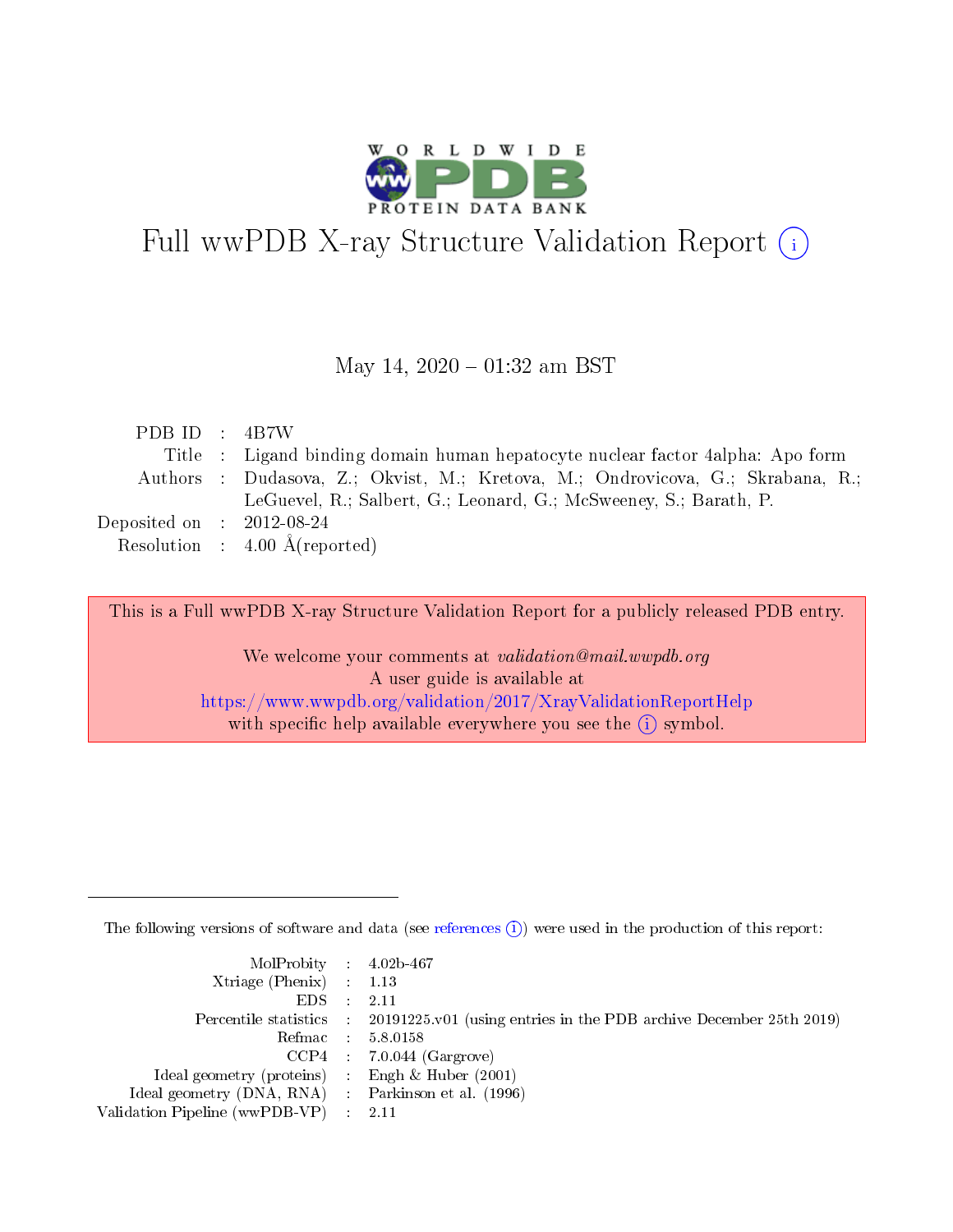# 1 [O](https://www.wwpdb.org/validation/2017/XrayValidationReportHelp#overall_quality)verall quality at a glance  $(i)$

The following experimental techniques were used to determine the structure: X-RAY DIFFRACTION

The reported resolution of this entry is 4.00 Å.

Percentile scores (ranging between 0-100) for global validation metrics of the entry are shown in the following graphic. The table shows the number of entries on which the scores are based.



| Metric                | Whole archive<br>$(\#\text{Entries})$ | Similar resolution<br>$(\#\text{Entries}, \text{resolution range}(\text{\AA}))$ |
|-----------------------|---------------------------------------|---------------------------------------------------------------------------------|
| $R_{free}$            | 130704                                | $1087(4.30-3.70)$                                                               |
| Clashscore            | 141614                                | $1148(4.30-3.70)$                                                               |
| Ramachandran outliers | 138981                                | $1108(4.30-3.70)$                                                               |
| Sidechain outliers    | 138945                                | $1099(4.30-3.70)$                                                               |
| RSRZ outliers         | 127900                                | $1028(4.34-3.66)$                                                               |

The table below summarises the geometric issues observed across the polymeric chains and their fit to the electron density. The red, orange, yellow and green segments on the lower bar indicate the fraction of residues that contain outliers for  $>=3, 2, 1$  and 0 types of geometric quality criteria respectively. A grey segment represents the fraction of residues that are not modelled. The numeric value for each fraction is indicated below the corresponding segment, with a dot representing fractions <=5% The upper red bar (where present) indicates the fraction of residues that have poor fit to the electron density. The numeric value is given above the bar.

| Mol | Chain | $\vert$ Length | Quality of chain |          |                  |  |
|-----|-------|----------------|------------------|----------|------------------|--|
|     | А     | 239            | 50%              | 33%      | 15%<br>$\bullet$ |  |
|     | В     | 239            | 48%              | 33%<br>٠ | 16%              |  |
|     | C     | 239            | 4%<br>50%        | 34%      | 15%<br>$\bullet$ |  |
|     |       | 239            | 49%              | 32%<br>٠ | 16%              |  |

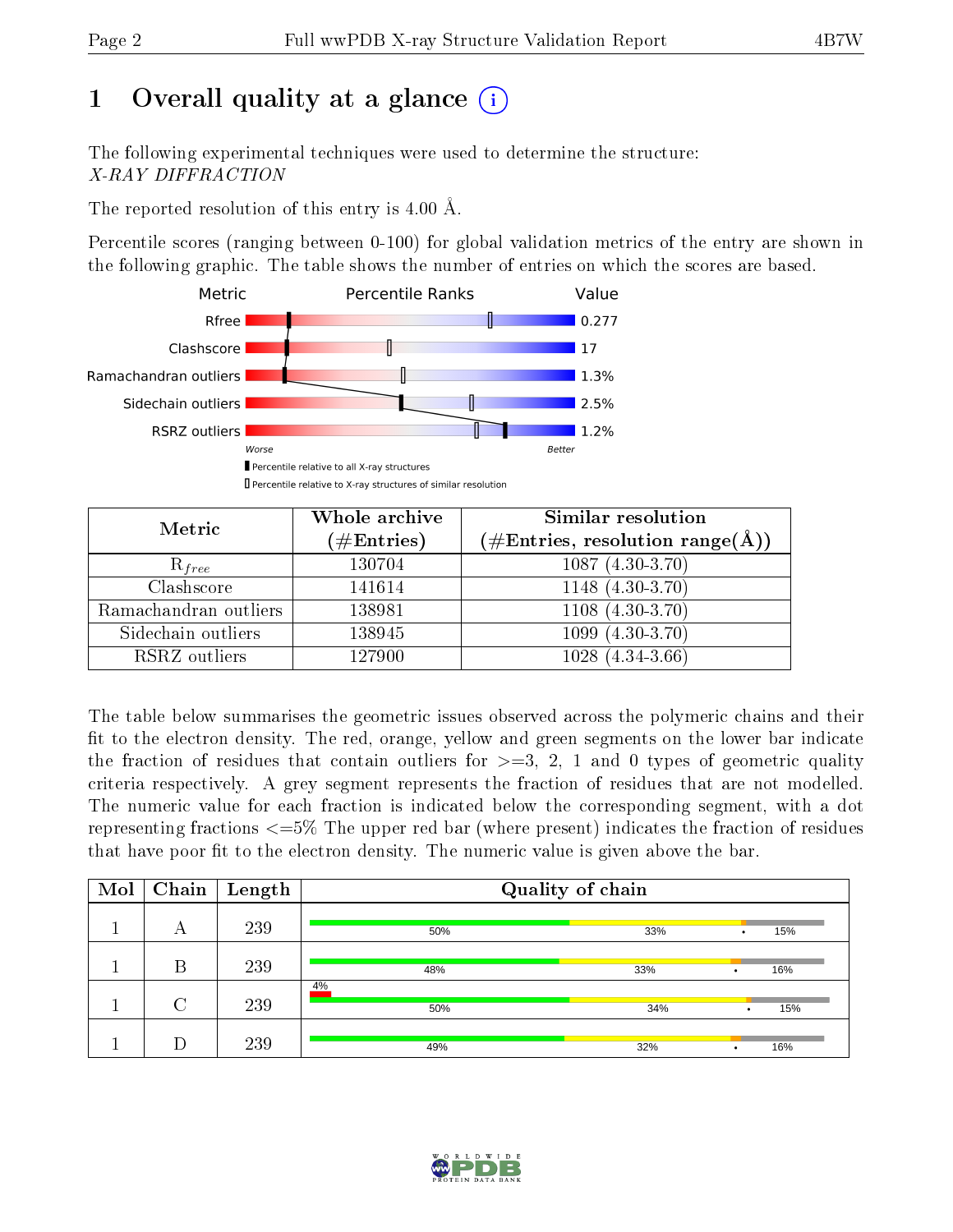# 2 Entry composition (i)

There is only 1 type of molecule in this entry. The entry contains 6476 atoms, of which 0 are hydrogens and 0 are deuteriums.

In the tables below, the ZeroOcc column contains the number of atoms modelled with zero occupancy, the AltConf column contains the number of residues with at least one atom in alternate conformation and the Trace column contains the number of residues modelled with at most 2 atoms.

| Mol | Chain | Residues |       | Atoms |     |     |   | $ZeroOcc \mid AltConf \mid$ | $\operatorname{Trace}$ |
|-----|-------|----------|-------|-------|-----|-----|---|-----------------------------|------------------------|
|     |       | 202      | Total |       |     |     | S |                             |                        |
|     |       |          | 1627  | 1050  | 271 | 297 | 9 |                             |                        |
|     | В     | 200      | Total | C     | Ν   |     | S |                             |                        |
|     |       |          | 1611  | 1040  | 269 | 293 | 9 |                             |                        |
|     | C     | 202      | Total | C     | N   |     | S |                             |                        |
|     |       |          | 1627  | 1050  | 271 | 297 | 9 |                             |                        |
|     |       |          | Total | C     |     |     | S |                             |                        |
|     |       | 200      | 1611  | 1040  | 269 | 293 | 9 |                             |                        |

Molecule 1 is a protein called HEPATOCYTE NUCLEAR FACTOR 4-ALPHA.

There are 12 discrepancies between the modelled and reference sequences:

| Chain         | Residue | Modelled   | Actual | Comment        | Reference         |
|---------------|---------|------------|--------|----------------|-------------------|
| А             | 139     | <b>GLY</b> |        | expression tag | <b>UNP P41235</b> |
| А             | 140     | ALA        |        | expression tag | <b>UNP P41235</b> |
| A             | 141     | <b>MET</b> |        | expression tag | <b>UNP P41235</b> |
| В             | 139     | <b>GLY</b> |        | expression tag | <b>UNP P41235</b> |
| В             | 140     | ALA        |        | expression tag | <b>UNP P41235</b> |
| В             | 141     | MET        |        | expression tag | <b>UNP P41235</b> |
| $\rm C$       | 139     | <b>GLY</b> |        | expression tag | <b>UNP P41235</b> |
| $\mathcal{C}$ | 140     | ALA        |        | expression tag | <b>UNP P41235</b> |
| C             | 141     | MET        |        | expression tag | <b>UNP P41235</b> |
| D             | 139     | <b>GLY</b> |        | expression tag | <b>UNP P41235</b> |
| D             | 140     | ALA        |        | expression tag | <b>UNP P41235</b> |
| D             | 141     | MET        |        | expression tag | <b>UNP P41235</b> |

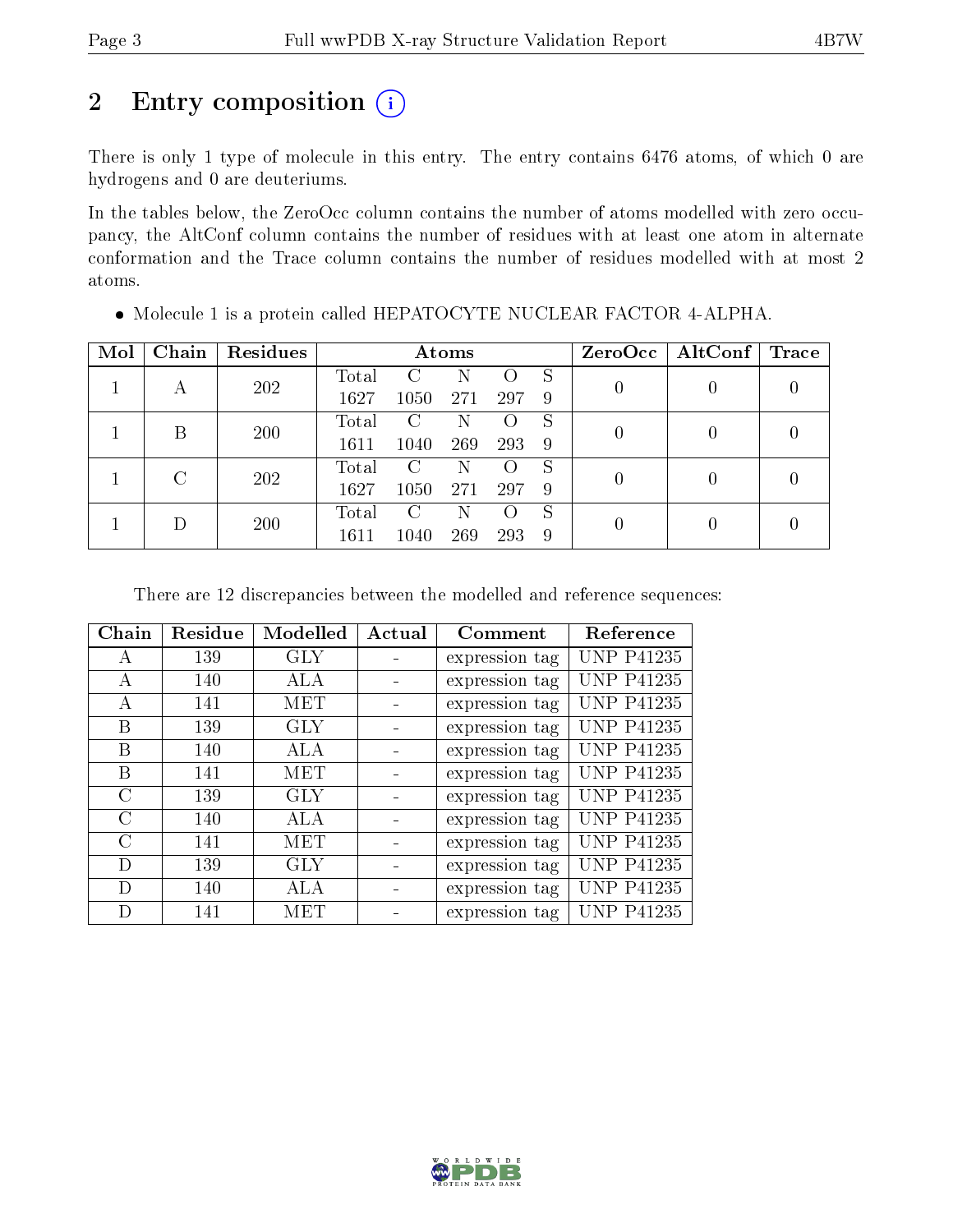# 3 Residue-property plots  $(i)$

These plots are drawn for all protein, RNA and DNA chains in the entry. The first graphic for a chain summarises the proportions of the various outlier classes displayed in the second graphic. The second graphic shows the sequence view annotated by issues in geometry and electron density. Residues are color-coded according to the number of geometric quality criteria for which they contain at least one outlier: green  $= 0$ , yellow  $= 1$ , orange  $= 2$  and red  $= 3$  or more. A red dot above a residue indicates a poor fit to the electron density (RSRZ  $> 2$ ). Stretches of 2 or more consecutive residues without any outlier are shown as a green connector. Residues present in the sample, but not in the model, are shown in grey.

• Molecule 1: HEPATOCYTE NUCLEAR FACTOR 4-ALPHA



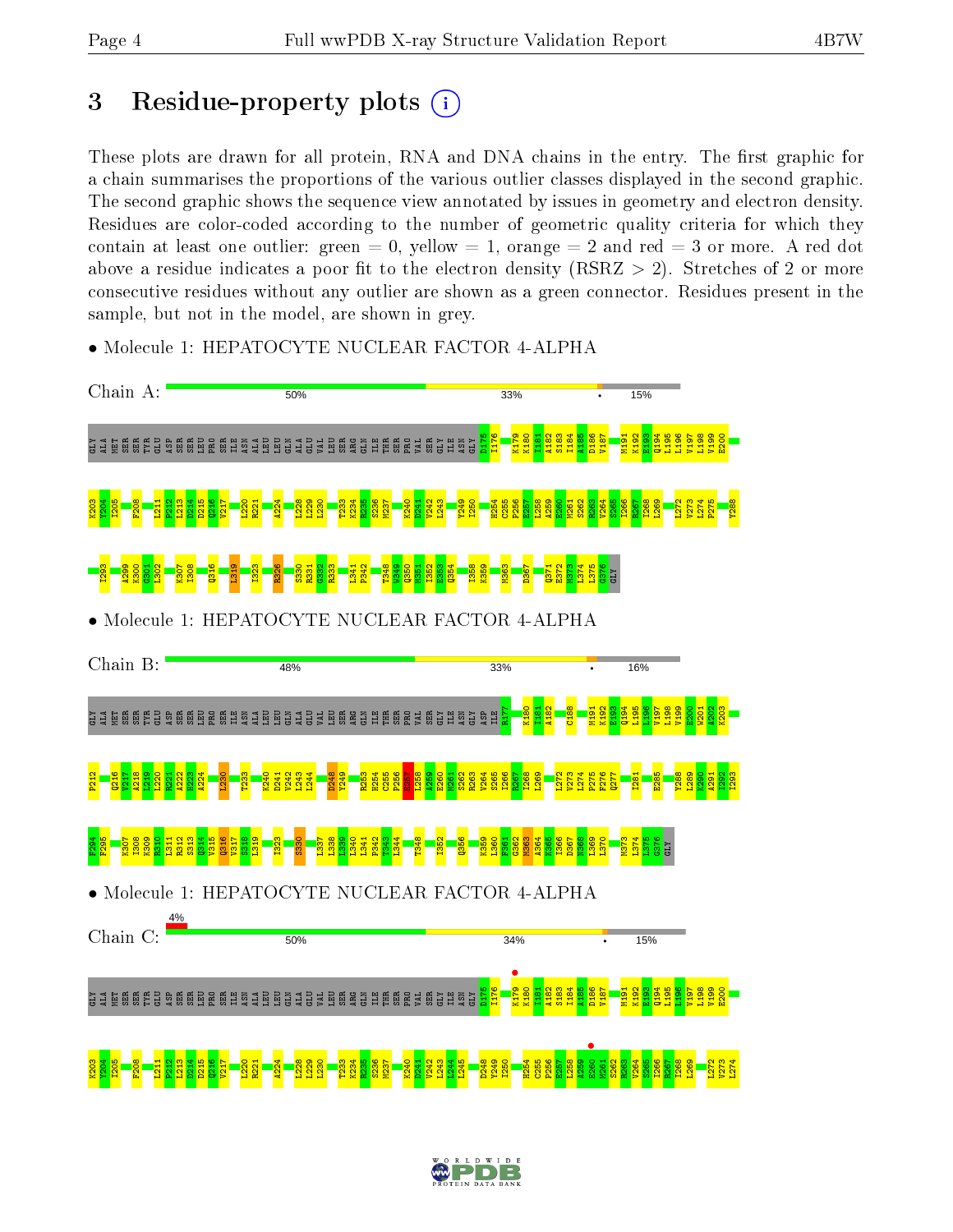

• Molecule 1: HEPATOCYTE NUCLEAR FACTOR 4-ALPHA



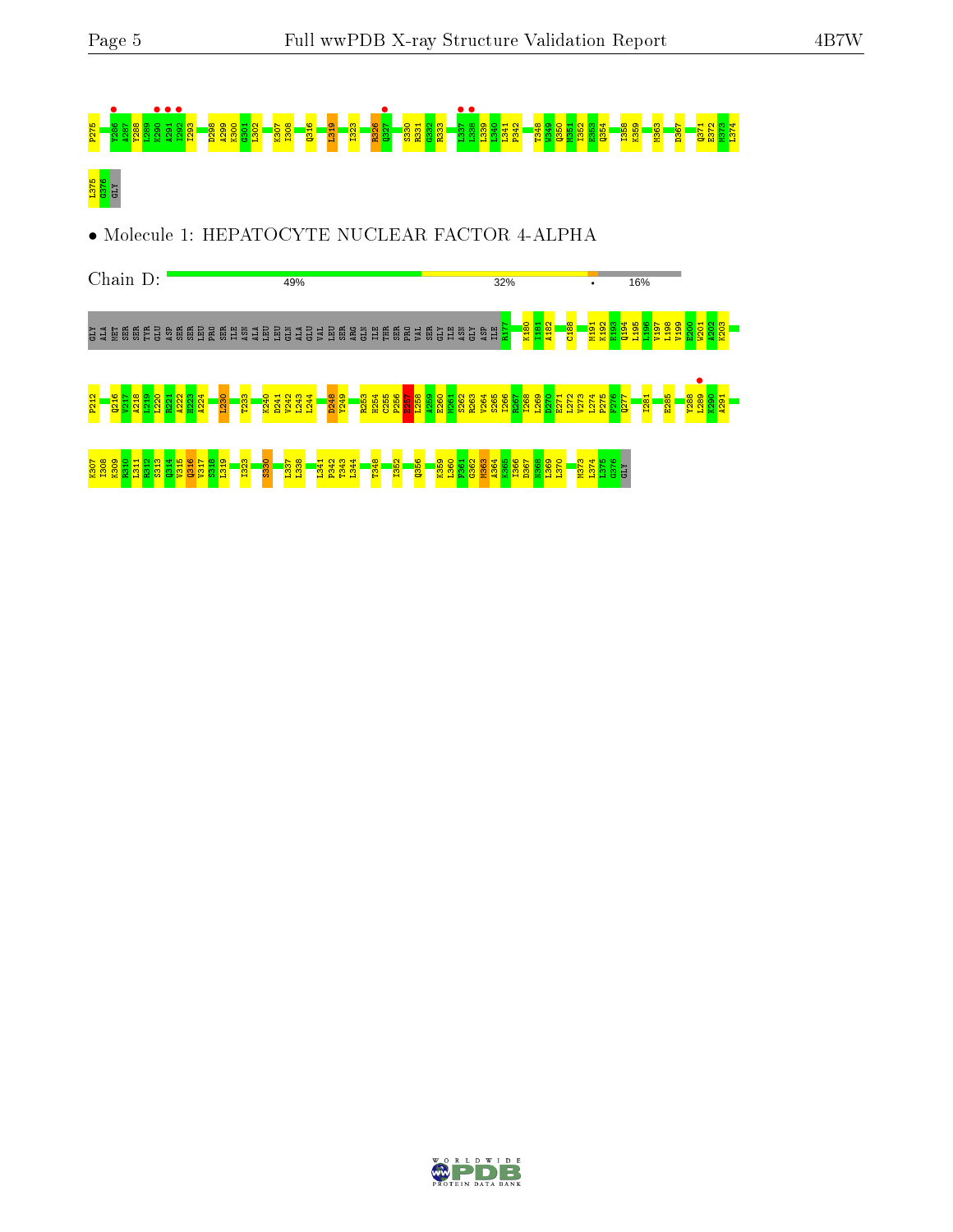# 4 Data and refinement statistics  $(i)$

| Property                                                             | Value                                              | Source     |
|----------------------------------------------------------------------|----------------------------------------------------|------------|
| Space group                                                          | P 21 21 2                                          | Depositor  |
| Cell constants                                                       | $101.05\text{\AA}$<br>$105.28\text{\AA}$<br>98.32Å |            |
| a, b, c, $\alpha$ , $\beta$ , $\gamma$                               | $90.00^\circ$<br>$90.00^\circ$<br>$90.00^\circ$    | Depositor  |
| Resolution $(A)$                                                     | $-4.00$<br>50.00                                   | Depositor  |
|                                                                      | 46.69<br>$-4.02$                                   | <b>EDS</b> |
| % Data completeness                                                  | 85.9 (50.00-4.00)                                  | Depositor  |
| (in resolution range)                                                | 87.4 (46.69-4.02)                                  | <b>EDS</b> |
| $\mathrm{R}_{merge}$                                                 | 0.16                                               | Depositor  |
| $\mathrm{R}_{sym}$                                                   | (Not available)                                    | Depositor  |
| $\sqrt{I/\sigma}(I) > 1$                                             | $2.05$ (at $4.00\text{\AA}$ )                      | Xtriage    |
| Refinement program                                                   | <b>CNS</b>                                         | Depositor  |
|                                                                      | 0.250<br>0.280<br>$\overline{\phantom{a}}$         | Depositor  |
| $R, R_{free}$                                                        | 0.258<br>0.277                                     | DCC        |
| $R_{free}$ test set                                                  | 374 reflections $(4.67\%)$                         | wwPDB-VP   |
| Wilson B-factor $(A^2)$                                              | 129.2                                              | Xtriage    |
| Anisotropy                                                           | 0.554                                              | Xtriage    |
| Bulk solvent $k_{sol}(e/\mathring{A}^3)$ , $B_{sol}(\mathring{A}^2)$ | 0.27, 119.6                                        | <b>EDS</b> |
| $\overline{L-test for }$ twinning <sup>2</sup>                       | $< L >$ = 0.39, $< L2$ > = 0.22                    | Xtriage    |
| Estimated twinning fraction                                          | $0.079$ for $1, -k, h$                             | Xtriage    |
| $F_o, F_c$ correlation                                               | 0.90                                               | <b>EDS</b> |
| Total number of atoms                                                | 6476                                               | wwPDB-VP   |
| Average B, all atoms $(A^2)$                                         | 180.0                                              | wwPDB-VP   |

Xtriage's analysis on translational NCS is as follows: The largest off-origin peak in the Patterson function is  $8.30\%$  of the height of the origin peak. No significant pseudotranslation is detected.

<sup>&</sup>lt;sup>2</sup>Theoretical values of  $\langle |L| \rangle$ ,  $\langle L^2 \rangle$  for acentric reflections are 0.5, 0.333 respectively for untwinned datasets, and 0.375, 0.2 for perfectly twinned datasets.



<span id="page-5-1"></span><span id="page-5-0"></span><sup>1</sup> Intensities estimated from amplitudes.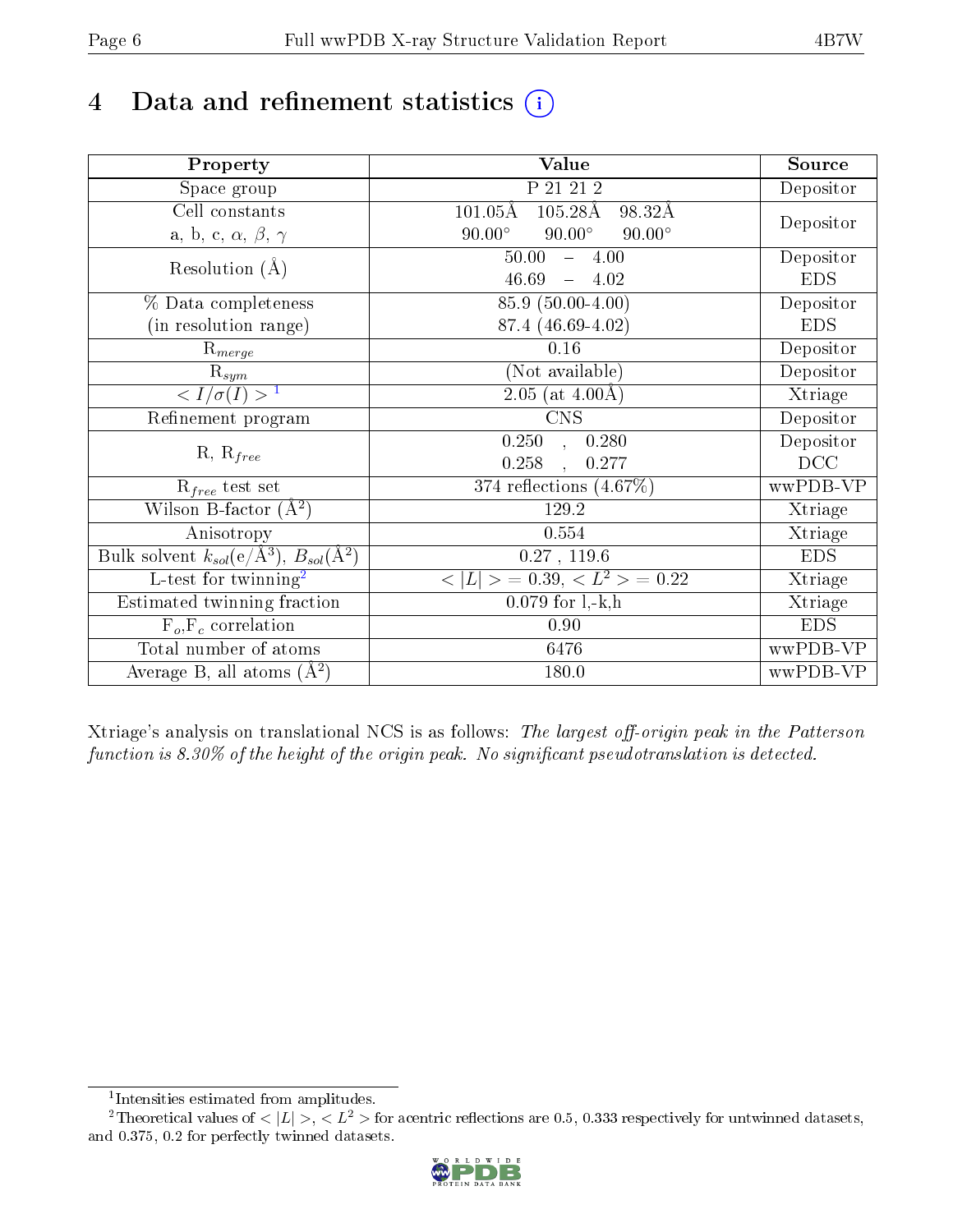# 5 Model quality  $(i)$

## 5.1 Standard geometry  $\overline{()}$

The Z score for a bond length (or angle) is the number of standard deviations the observed value is removed from the expected value. A bond length (or angle) with  $|Z| > 5$  is considered an outlier worth inspection. RMSZ is the root-mean-square of all Z scores of the bond lengths (or angles).

| Mol            | Chain  |      | Bond lengths | Bond angles |             |
|----------------|--------|------|--------------|-------------|-------------|
|                |        | RMSZ | $\# Z  > 5$  | <b>RMSZ</b> | $\# Z  > 5$ |
| $\overline{1}$ |        | 0.24 | 0/1655       | 0.42        | 0/2235      |
| $\mathbf{1}$   | R      | 0.24 | 0/1639       | 0.42        | 0/2213      |
| $\mathbf{1}$   | $\cap$ | 0.24 | 0/1655       | 0.42        | 0/2235      |
| $\mathbf{1}$   | $\Box$ | 0.24 | /1639        | 0.42        | 0/2213      |
| AH             | АH     | 0.24 | 6588         | 0.42        | 8896        |

There are no bond length outliers.

There are no bond angle outliers.

There are no chirality outliers.

There are no planarity outliers.

### 5.2 Too-close contacts  $\overline{()}$

In the following table, the Non-H and H(model) columns list the number of non-hydrogen atoms and hydrogen atoms in the chain respectively. The H(added) column lists the number of hydrogen atoms added and optimized by MolProbity. The Clashes column lists the number of clashes within the asymmetric unit, whereas Symm-Clashes lists symmetry related clashes.

| $\text{Mol}$ |      | $\mid$ Chain $\mid$ Non-H $\mid$ H(model) $\mid$ H(added) |      | $\bf Classhes$ | $\vert$ Symm-Clashes |
|--------------|------|-----------------------------------------------------------|------|----------------|----------------------|
|              | 1627 |                                                           | 1675 | 55             |                      |
|              | 1611 |                                                           | 1660 |                |                      |
|              | 1627 |                                                           | 1675 | 56             |                      |
|              | 1611 |                                                           | 1660 | 58             |                      |
|              | 6476 |                                                           | 6670 | 221            |                      |

The all-atom clashscore is defined as the number of clashes found per 1000 atoms (including hydrogen atoms). The all-atom clashscore for this structure is 17.

All (221) close contacts within the same asymmetric unit are listed below, sorted by their clash magnitude.

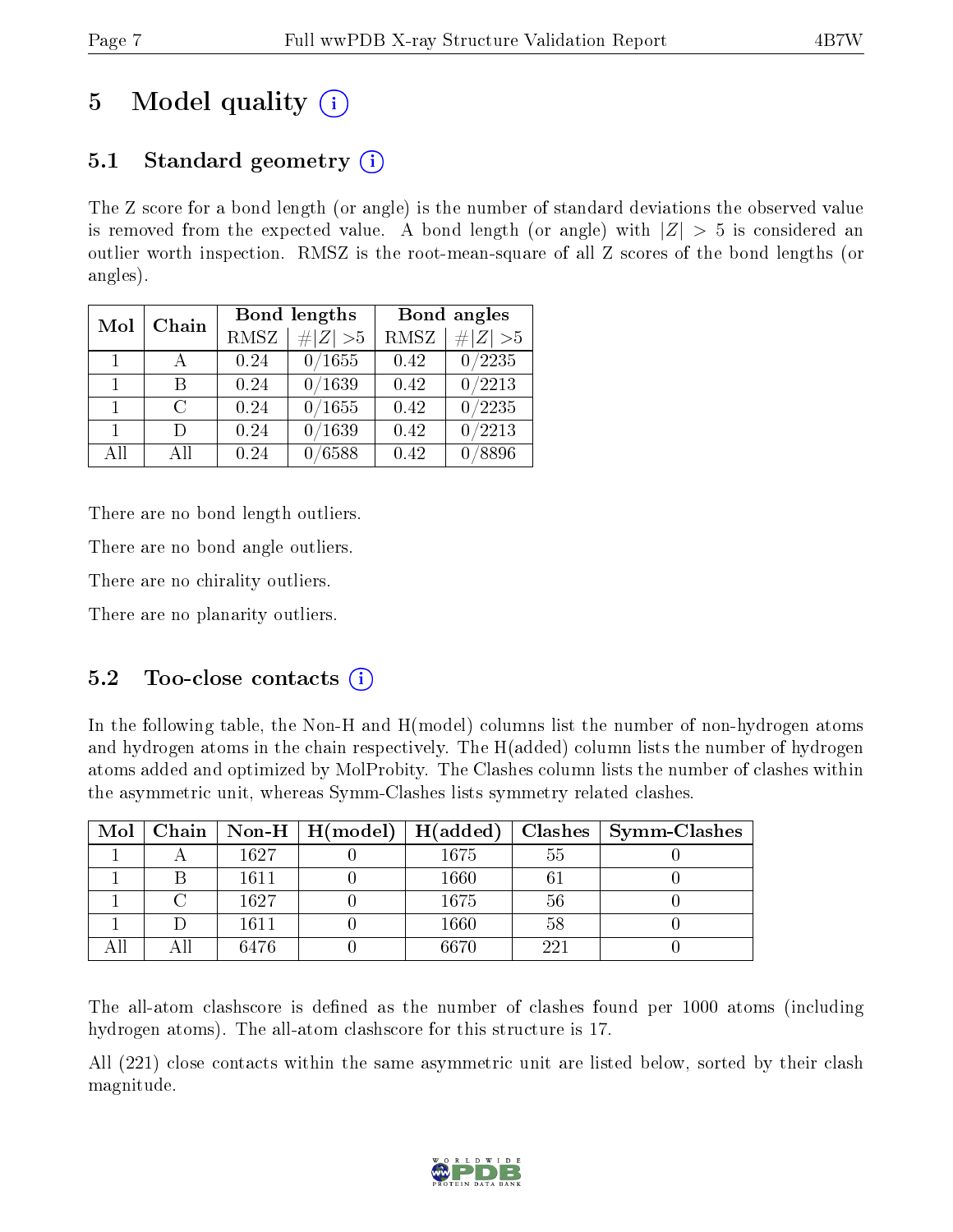| Atom-1               | Atom-2                       | Interatomic       | Clash           |
|----------------------|------------------------------|-------------------|-----------------|
|                      |                              | distance $(\AA)$  | overlap $(\AA)$ |
| 1: A:358: ILE:HG23   | 1: A: 363:MET:HB2            | 1.63              | 0.80            |
| 1:B:364:ALA:HA       | 1:B:367:ASP:HB3              | 1.62              | 0.80            |
| 1: D: 364: ALA: HA   | 1: D: 367: ASP: HB3          | 1.61              | 0.80            |
| 1:A:341:LEU:HB2      | 1:A:342:PRO:HD3              | 1.66              | 0.78            |
| 1:C:358:ILE:HG23     | 1:C:363:MET:HB2              | 1.64              | 0.78            |
| 1:C:341:LEU:HB2      | 1:C:342:PRO:HD3              | 1.66              | 0.76            |
| 1:B:260:GLU:HA       | 1:B:263:ARG:HH12             | 1.55              | 0.72            |
| 1:B:241:ASP:HB3      | $1:B:253:ARG:\overline{HB2}$ | 1.72              | 0.72            |
| 1: D: 260: GLU: HA   | 1:D:263:ARG:HH12             | 1.55              | 0.71            |
| 1: D:241: ASP:HB3    | 1: D: 253: ARG: HB2          | 1.73              | 0.70            |
| 1: D: 274: LEU: HB3  | 1: D: 275: PRO: HD3          | 1.73              | 0.70            |
| 1:B:274:LEU:HB3      | 1:B:275:PRO:HD3              | 1.73              | 0.69            |
| 1:A:184:ILE:HD12     | 1: A: 184: ILE:H             | 1.57              | 0.69            |
| 1:C:184:ILE:HD12     | 1:C:184:ILE:H                | 1.59              | 0.68            |
| 1:B:230:LEU:HD23     | 1:B:344:LEU:HD22             | 1.75              | 0.67            |
| 1:C:182:ALA:HB2      | 1:C:249:TYR:HB3              | 1.75              | 0.67            |
| 1:A:182:ALA:HB2      | 1: A:249:TYR:HB3             | 1.77              | 0.67            |
| 1:D:230:LEU:HD23     | 1:D:344:LEU:HD22             | 1.75              | 0.66            |
| 1:D:341:LEU:HB2      | 1: D: 342: PRO: HD3          | 1.78              | 0.66            |
| 1: A:274:LEU:HB3     | 1: A:275: PRO:HD3            | 1.78              | 0.66            |
| 1:B:341:LEU:HB2      | 1:B:342:PRO:HD3              | 1.77              | 0.65            |
| 1:C:274:LEU:HB3      | 1:C:275:PRO:HD3              | 1.78              | 0.65            |
| 1: D:269:LEU:HA      | 1: D: 273: VAL: HB           | 1.79              | 0.65            |
| 1:B:182:ALA:HB2      | 1:B:249:TYR:HB3              | 1.78              | 0.64            |
| 1: D: 263: ARG: HA   | 1:D:266:ILE:HD12             | 1.79              | 0.64            |
| 1: D: 182: ALA: HB2  | 1: D: 249: TYR: HB3          | 1.79              | 0.64            |
| 1:B:269:LEU:HA       | 1:B:273:VAL:HB               | $\overline{1.78}$ | 0.64            |
| 1: A: 233: THR: HG21 | 1: A:272:LEU:HB3             | 1.79              | 0.63            |
| 1:C:233:THR:HG21     | 1:C:272:LEU:HB3              | 1.80              | 0.63            |
| $1: A:230:$ LEU:HD11 | 1:A:293:ILE:HD12             | 1.80              | 0.62            |
| 1:B:263:ARG:HA       | 1:B:266:ILE:HD12             | 1.82              | 0.62            |
| 1:B:269:LEU:HD23     | 1:B:273:VAL:HG21             | 1.81              | 0.62            |
| 1:D:269:LEU:HD23     | 1:D:273:VAL:HG21             | 1.81              | 0.61            |
| 1:D:313:SER:HA       | 1: D: 316: GLN: HG2          | 1.83              | 0.61            |
| 1:C:230:LEU:HD11     | 1:C:293:ILE:HD12             | 1.81              | 0.60            |
| 1:B:244:LEU:HD11     | 1:B:248:ASP:HA               | 1.83              | 0.60            |
| 1:A:192:LYS:HE2      | 1: A:367: ASP:HB2            | 1.84              | 0.60            |
| 1:C:192:LYS:HE2      | 1:C:367:ASP:HB2              | 1.84              | 0.59            |
| 1:D:352:ILE:HG22     | 1:D:356:GLN:HE21             | 1.67              | 0.59            |
| 1:B:352:ILE:HG22     | 1:B:356:GLN:HE21             | 1.68              | 0.58            |
| 1:B:313:SER:HA       | 1:B:316:GLN:HG2              | 1.86              | 0.58            |
| 1:C:299:ALA:HB3      | $1:C:302:$ LEU:HG            | 1.87              | 0.56            |

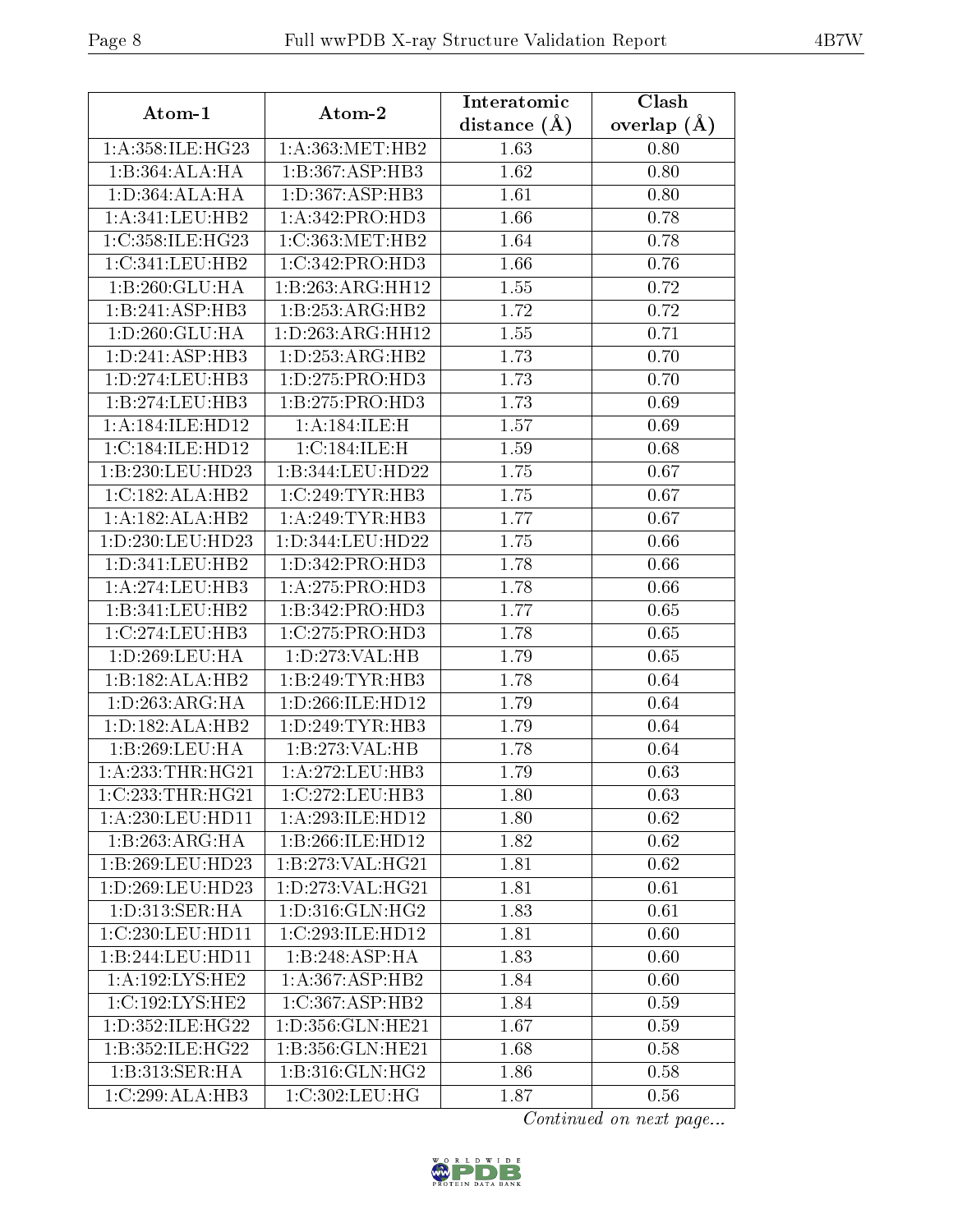| Continued from precious page |                                                          | Interatomic      | Clash           |
|------------------------------|----------------------------------------------------------|------------------|-----------------|
| Atom-1                       | Atom-2                                                   | distance $(\AA)$ | overlap $(\AA)$ |
| 1:A:299:ALA:HB3              | 1:A:302:LEU:HG                                           | 1.86             | 0.56            |
| 1:D:244:LEU:HD11             | 1: D:248: ASP: HA                                        | 1.86             | 0.56            |
| 1:C:323:ILE:HG21             | 1:C:333:ARG:HB3                                          | 1.88             | 0.55            |
| 1:A:323:ILE:HG21             | 1: A: 333:ARG:HB3                                        | 1.89             | 0.55            |
| 1:A:220:LEU:O                | 1:A:224:ALA:HB2                                          | 2.07             | 0.54            |
| 1:A:217:VAL:HG12             | 1:A:221:ARG:HD3                                          | 1.90             | 0.54            |
| 1:B:289:LEU:HD11             | 1:B:337:LEU:HD22                                         | 1.89             | $0.54\,$        |
| 1:D:289:LEU:HD11             | 1:D:337:LEU:HD22                                         | 1.89             | 0.54            |
| 1:C:220:LEU:O                | 1:C:224:ALA:HB2                                          | 2.07             | 0.53            |
| 1:B:220:LEU:O                | 1:B:224:ALA:HB2                                          | 2.08             | 0.53            |
| 1:D:220:LEU:O                | 1: D: 224: ALA: HB2                                      | 2.08             | 0.53            |
| 1:B:233:THR:HG23             | 1:B:273:VAL:HA                                           | 1.91             | 0.53            |
| 1:B:360:LEU:O                | 1:D:360:LEU:HD13                                         | 2.08             | 0.53            |
| 1:D:233:THR:HG23             | 1:D:273:VAL:HA                                           | 1.91             | 0.53            |
| 1:C:268:ILE:HG22             | 1:C:273:VAL:HG23                                         | 1.90             | 0.53            |
| 1: A: 194: GLN: HA           | 1:A:197:VAL:HG22                                         | 1.91             | 0.53            |
| 1: C: 180: LYS: O            | 1:C:250:ILE:HG12                                         | 2.08             | 0.53            |
| 1:C:217:VAL:HG12             | 1:C:221:ARG:HD3                                          | 1.90             | 0.53            |
| 1: A: 180: LYS: O            | 1:A:250:ILE:HG12                                         | 2.08             | 0.53            |
| 1:B:199:VAL:O                | 1:B:203:LYS:HG2                                          | 2.09             | 0.53            |
| 1: B: 362: GLY:O             | 1:B:366:ILE:HG12                                         | 2.09             | 0.53            |
| 1: A:268: ILE:HG22           | 1: A:273: VAL:HG23                                       | 1.91             | 0.52            |
| 1:C:194:GLN:HA               | 1:C:197:VAL:HG22                                         | 1.91             | 0.52            |
| 1:B:323:ILE:HG22             | 1:B:330:SER:HB2                                          | 1.91             | $0.52\,$        |
| 1:B:364:ALA:HB3              | 1: D: 360: LEU: HD11                                     | 1.91             | 0.52            |
| 1: D: 362: GLY: O            | 1:D:366:ILE:HG12                                         | 2.10             | $0.52\,$        |
| 1: D: 199: VAL: O            | 1: D: 203: LYS: HG2                                      | 2.09             | $0.52\,$        |
| 1:B:240:LYS:O                | 1:B:242:VAL:HG23                                         | 2.10             | 0.51            |
| 1:B:212:PRO:O                | 1:B:216:GLN:HG3                                          | 2.10             | 0.51            |
| 1:D:254:HIS:O                | 1:D:256:PRO:HD3                                          | 2.10             | 0.51            |
| 1:B:360:LEU:HD13             | 1:D:360:LEU:O                                            | 2.11             | 0.51            |
| 1:D:212:PRO:O                | 1: D: 216: GLN: HG3                                      | 2.11             | 0.51            |
| 1: D: 240: LYS:O             | 1:D:242:VAL:HG23                                         | 2.11             | 0.51            |
| 1:D:323:ILE:HG22             | $1: D: 330: \overline{\text{SER:H}}\overline{\text{B2}}$ | 1.92             | 0.51            |
| 1:A:234:LYS:O                | 1: A: 237: MET:HG2                                       | 2.12             | 0.50            |
| 1:B:254:HIS:O                | 1:B:256:PRO:HD3                                          | 2.11             | 0.50            |
| $1: D:264:VAL:$ <sup>O</sup> | 1:D:268:ILE:HG13                                         | 2.12             | 0.50            |
| 1: D: 243: LEU: HG           | 1:D:269:LEU:HD21                                         | 1.93             | 0.50            |
| 1:B:272:LEU:C                | 1:B:275:PRO:HD2                                          | 2.32             | 0.50            |
| 1: D: 359: LYS: O            | 1: D: 363: MET:HG2                                       | 2.12             | 0.50            |
| 1:A:211:LEU:HD23             | 1:A:307:LYS:HE3                                          | 1.94             | 0.50            |

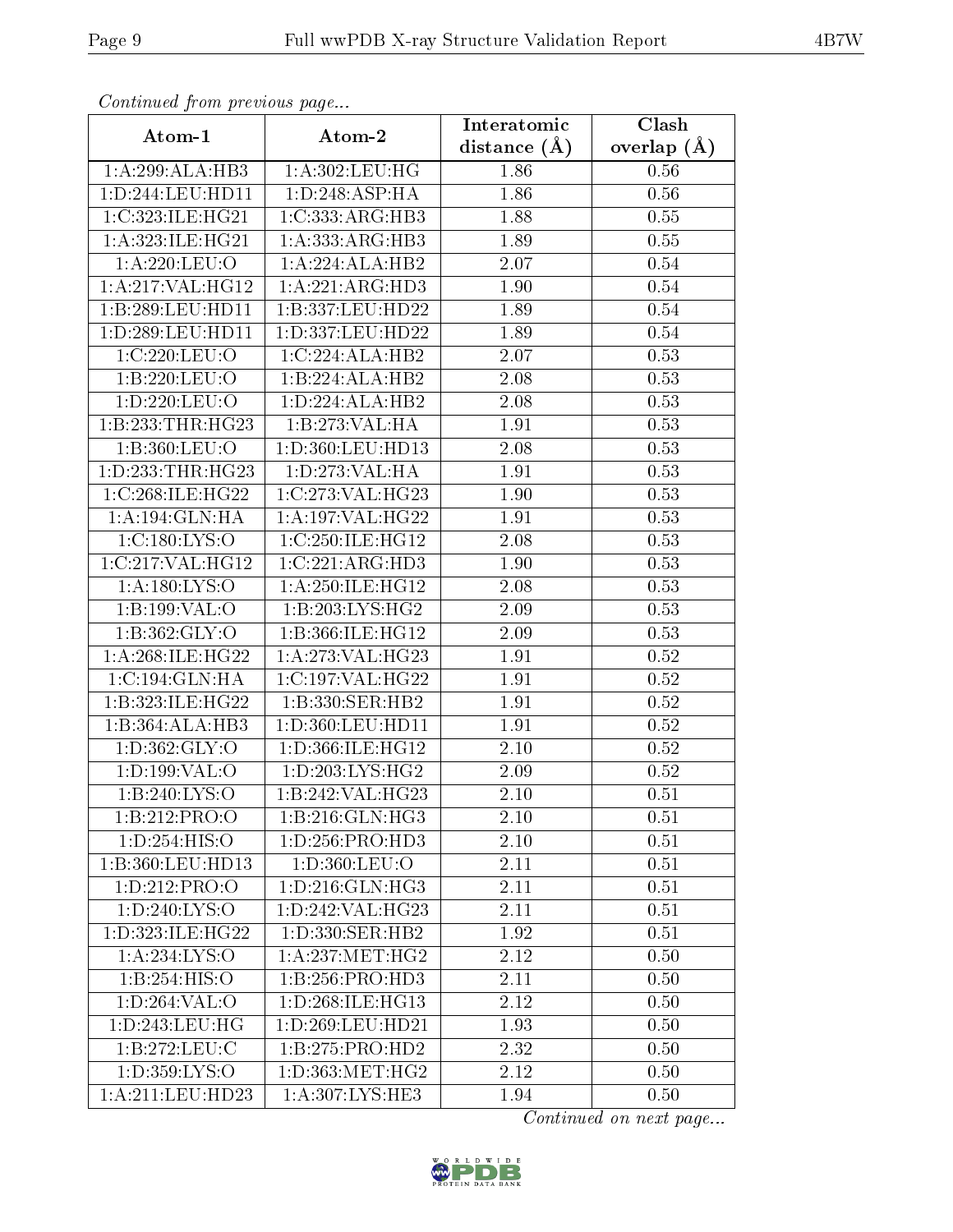| Continuea from previous page |                      | Interatomic    | Clash         |
|------------------------------|----------------------|----------------|---------------|
| Atom-1                       | Atom-2               | distance $(A)$ | overlap $(A)$ |
| 1:A:269:LEU:HA               | 1:A:273:VAL:H B      | 1.94           | 0.49          |
| 1:C:200:GLU:OE1              | 1:C:203:LYS:HD2      | 2.11           | 0.49          |
| 1: A:240: LYS:O              | 1: A:242:VAL:HG23    | 2.13           | 0.49          |
| 1:A:183:SER:H                | 1:A:186:ASP:HB2      | 1.77           | 0.49          |
| 1: A: 350: GLN:O             | 1: A: 354: GLN: HG2  | 2.13           | 0.49          |
| 1:B:264:VAL:O                | 1:B:268:ILE:HG13     | 2.12           | 0.49          |
| 1:B:367:ASP:HA               | 1:B:370:LEU:HD12     | 1.95           | 0.49          |
| 1:C:350:GLN:O                | 1:C:354:GLN:HG2      | 2.12           | 0.49          |
| 1:C:269:LEU:HA               | 1:C:273:VAL:HB       | 1.95           | 0.49          |
| 1: A:200: GLU:OE1            | 1: A:203:LYS:HD2     | 2.12           | 0.49          |
| 1:B:288:TYR:CD2              | 1:B:319:LEU:HD23     | 2.48           | 0.49          |
| 1:B:359:LYS:O                | 1: B: 363:MET:HG2    | 2.13           | 0.49          |
| 1:C:359:LYS:NZ               | 1:C:375:LEU:HD13     | 2.27           | 0.49          |
| 1:D:367:ASP:HA               | 1:D:370:LEU:HD12     | 1.95           | 0.48          |
| 1:C:272:LEU:C                | 1:C:275:PRO:HD2      | 2.34           | 0.48          |
| 1:D:272:LEU:C                | 1:D:275:PRO:HD2      | 2.33           | 0.48          |
| 1:B:265:SER:HA               | 1:B:268:ILE:HD12     | 1.95           | 0.48          |
| 1:C:183:SER:H                | 1:C:186:ASP:HB2      | 1.78           | 0.48          |
| 1:C:211:LEU:HD23             | 1:C:307:LYS:HE3      | 1.94           | 0.48          |
| 1:C:234:LYS:O                | 1:C:237:MET:HG2      | 2.13           | 0.48          |
| 1:C:240:LYS:O                | 1:C:242:VAL:HG23     | 2.13           | 0.48          |
| 1:D:308:ILE:HA               | 1: D: 311: LEU: HD12 | 1.94           | 0.48          |
| $1:B:243:LEU:H\overline{G}$  | 1:B:269:LEU:HD21     | 1.93           | 0.48          |
| 1: A:272:LEU: C              | 1:A:275:PRO:HD2      | 2.34           | 0.48          |
| 1:B:308:ILE:HA               | 1:B:311:LEU:HD12     | 1.95           | 0.48          |
| 1: D: 288: TYR: CD2          | 1:D:319:LEU:HD23     | 2.48           | 0.48          |
| 1:D:319:LEU:O                | 1:D:323:ILE:HG12     | 2.13           | 0.48          |
| 1:D:366:ILE:O                | 1:D:370:LEU:HG       | 2.14           | 0.48          |
| 1:A:359:LYS:NZ               | 1:A:375:LEU:HD13     | 2.29           | 0.47          |
| 1: D: 262: SER: O            | 1: D:266: ILE:HG13   | 2.14           | 0.47          |
| 1:B:268:ILE:HG22             | 1:B:273:VAL:HG23     | 1.95           | 0.47          |
| 1: A:323: ILE:HG22           | 1:A:330:SER:HB2      | 1.97           | 0.47          |
| 1: B: 366: ILE: O            | 1:B:370:LEU:HG       | 2.14           | 0.47          |
| 1:C:323:ILE:HG22             | 1:C:330:SER:HB2      | 1.96           | 0.47          |
| 1: D:268: ILE:HG22           | 1: D: 273: VAL: HG23 | 1.95           | 0.47          |
| 1:B:262:SER:O                | 1:B:266:ILE:HG13     | 2.14           | 0.47          |
| 1: A:236: SER:OG             | 1: A:243:LEU:HA      | 2.15           | 0.47          |
| 1: D:291: ALA:HB3            | 1:D:315:VAL:HG11     | 1.97           | 0.47          |
| 1:A:187:VAL:O                | 1: A:191: MET:HG3    | 2.15           | 0.47          |
| $1:B:194:GLN:\overline{HA}$  | 1:B:197:VAL:HG22     | 1.96           | 0.47          |
| 1: D: 265: SER: HA           | 1:D:268:ILE:HD12     | 1.97           | 0.47          |

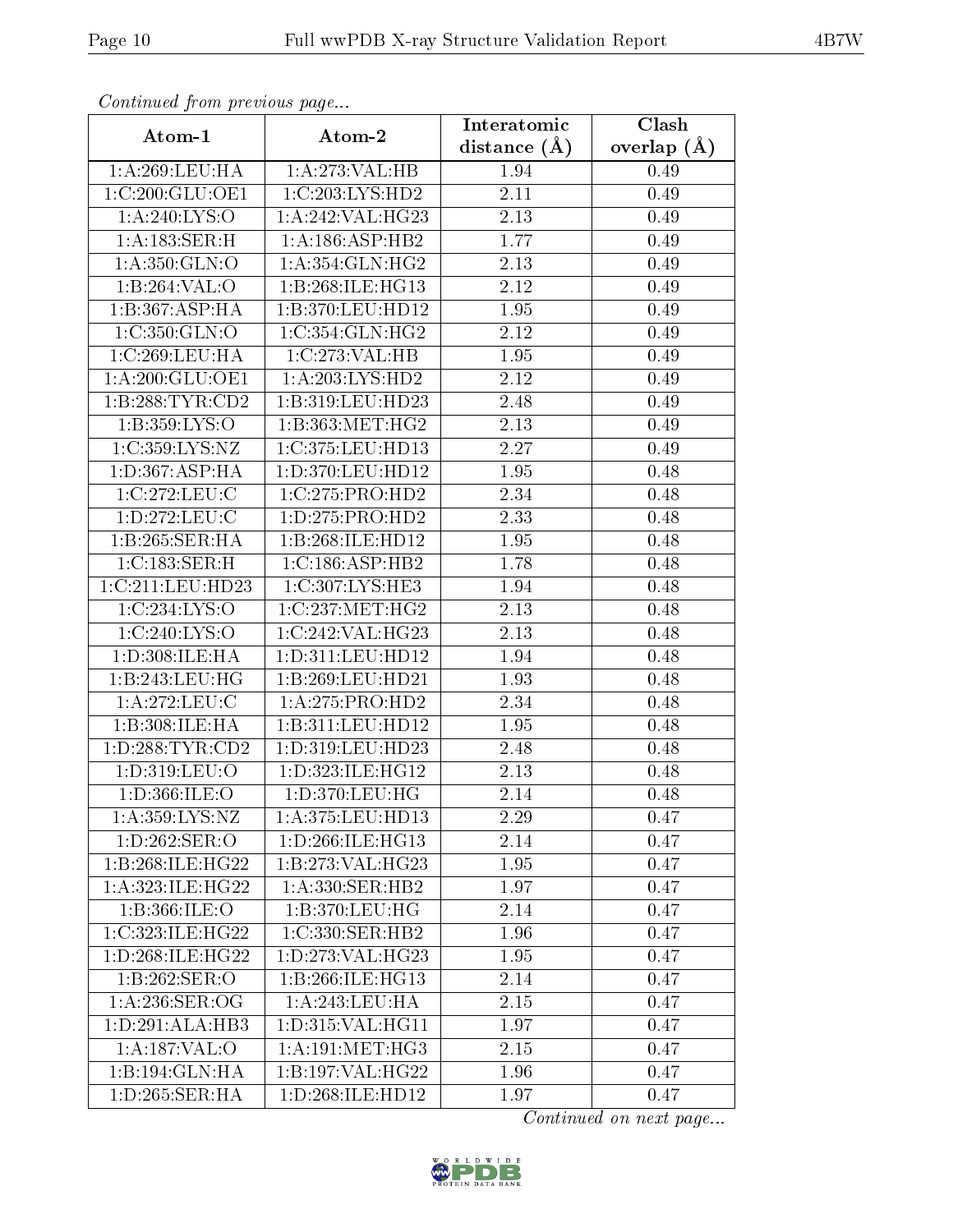| Continuea from previous page<br>Clash<br>Interatomic |                                  |                   |                 |  |  |  |
|------------------------------------------------------|----------------------------------|-------------------|-----------------|--|--|--|
| Atom-1                                               | Atom-2                           | distance $(A)$    | overlap $(\AA)$ |  |  |  |
| 1:C:187:VAL:O                                        | 1:C:191:MET:HG3                  | 2.15              | 0.47            |  |  |  |
| 1:C:236:SER:OG                                       | 1:C:243:LEU:HA                   | $2.15\,$          | 0.47            |  |  |  |
| 1:C:255:CYS:SG                                       | 1:C:258:LEU:HD12                 | 2.55              | 0.47            |  |  |  |
| 1: A:348:THR:O                                       | 1:A:352:ILE:HG13                 | 2.16              | 0.46            |  |  |  |
| 1: B: 255: CYS: SG                                   | 1:B:257:GLU:HG2                  | 2.56              | 0.46            |  |  |  |
| 1:B:256:PRO:C                                        | 1:B:258:LEU:H                    | 2.19              | 0.46            |  |  |  |
| 1:B:291:ALA:HB3                                      | 1:B:315:VAL:HG11                 | 1.96              | 0.46            |  |  |  |
| 1:B:319:LEU:O                                        | 1:B:323:ILE:HG12                 | 2.15              | 0.46            |  |  |  |
| 1: A:308: ILE:H                                      | 1:A:308:ILE:HD12                 | 1.79              | 0.46            |  |  |  |
| 1: D: 194: GLN: HA                                   | 1:D:197:VAL:HG22                 | 1.98              | 0.46            |  |  |  |
| 1: D: 255: CYS: SG                                   | 1: D: 257: GLU: HG2              | 2.56              | 0.46            |  |  |  |
| 1:B:268:ILE:O                                        | 1:B:273:VAL:HG23                 | 2.16              | 0.46            |  |  |  |
| 1:C:195:LEU:HD21                                     | 1:C:374:LEU:HDI1                 | 1.98              | 0.46            |  |  |  |
| 1: D: 256: PRO: C                                    | 1:D:258:LEU:H                    | 2.19              | 0.46            |  |  |  |
| 1:C:331:ARG:NH1                                      | 1:D:317:VAL:HG11                 | 2.30              | $0.45\,$        |  |  |  |
| 1:C:348:THR:O                                        | 1:C:352:ILE:HG13                 | 2.16              | 0.45            |  |  |  |
| 1: A:255:CYS:SG                                      | 1:A:258:LEU:HD12                 | $\overline{2.56}$ | $0.45\,$        |  |  |  |
| 1:A:221:ARG:HG2                                      | 1: A:372: GLU:O                  | 2.16              | 0.45            |  |  |  |
| 1:C:213:LEU:O                                        | 1:C:217:VAL:HG23                 | 2.17              | $0.45\,$        |  |  |  |
| 1:A:299:ALA:HB3                                      | 1:A:302:LEU:CG                   | 2.47              | 0.45            |  |  |  |
| 1: A: 359: LYS: NZ                                   | 1:A:371:GLN:HE22                 | 2.15              | 0.45            |  |  |  |
| 1:C:359:LYS:NZ                                       | 1:C:371:GLN:HE22                 | 2.15              | 0.45            |  |  |  |
| 1:C:221:ARG:HG2                                      | 1:C:372:GLU:O                    | 2.17              | 0.45            |  |  |  |
| $1:$ A:195:LEU:HD21                                  | 1: A:374:LEU:HD11                | 1.98              | 0.44            |  |  |  |
| 1:C:308:ILE:H                                        | 1:C:308:ILE:HD12                 | 1.81              | 0.44            |  |  |  |
| 1:C:300:LYS:NZ                                       | 1:C:300:LYS:HB2                  | 2.32              | 0.44            |  |  |  |
| 1:C:354:GLN:O                                        | 1:C:358:ILE:HG13                 | 2.17              | 0.44            |  |  |  |
| 1:C:229:LEU:O                                        | 1:C:233:THR:HG23                 | 2.17              | 0.44            |  |  |  |
| 1: A:213:LEU:O                                       | 1:A:217:VAL:HG23                 | 2.17              | 0.44            |  |  |  |
| 1:C:195:LEU:HD21                                     | 1:C:228:LEU:HD11                 | 1.98              | 0.44            |  |  |  |
| $1: A: 354: \overline{GLN:O}$                        | 1: A: 358: ILE: HG13             | 2.17              | 0.44            |  |  |  |
| 1:B:348:THR:O                                        | 1:B:352:ILE:HG13                 | 2.17              | 0.44            |  |  |  |
| 1: D: 188: CYS: O                                    | $1: D: 192: LYS: H\overline{G3}$ | 2.17              | 0.44            |  |  |  |
| 1:B:191:MET:O                                        | 1:B:195:LEU:HB2                  | 2.17              | 0.44            |  |  |  |
| 1:D:268:ILE:O                                        | 1: D: 273: VAL: HG23             | 2.17              | 0.44            |  |  |  |
| 1:D:370:LEU:O                                        | 1:D:374:LEU:HB2                  | 2.18              | 0.44            |  |  |  |
| 1:C:299:ALA:HB3                                      | 1:C:302:LEU:CG                   | 2.47              | 0.44            |  |  |  |
| 1:C:319:LEU:HD22                                     | 1:C:323:ILE:HD11                 | 2.00              | 0.44            |  |  |  |
| 1:D:198:LEU:O                                        | 1:D:201:TRP:HB3                  | 2.18              | 0.44            |  |  |  |
| 1:C:176:ILE:HA                                       | 1: C: 179: LYS: HD2              | 2.00              | 0.44            |  |  |  |
| 1:A:195:LEU:HD21                                     | 1:A:228:LEU:HD11                 | 1.99              | 0.44            |  |  |  |

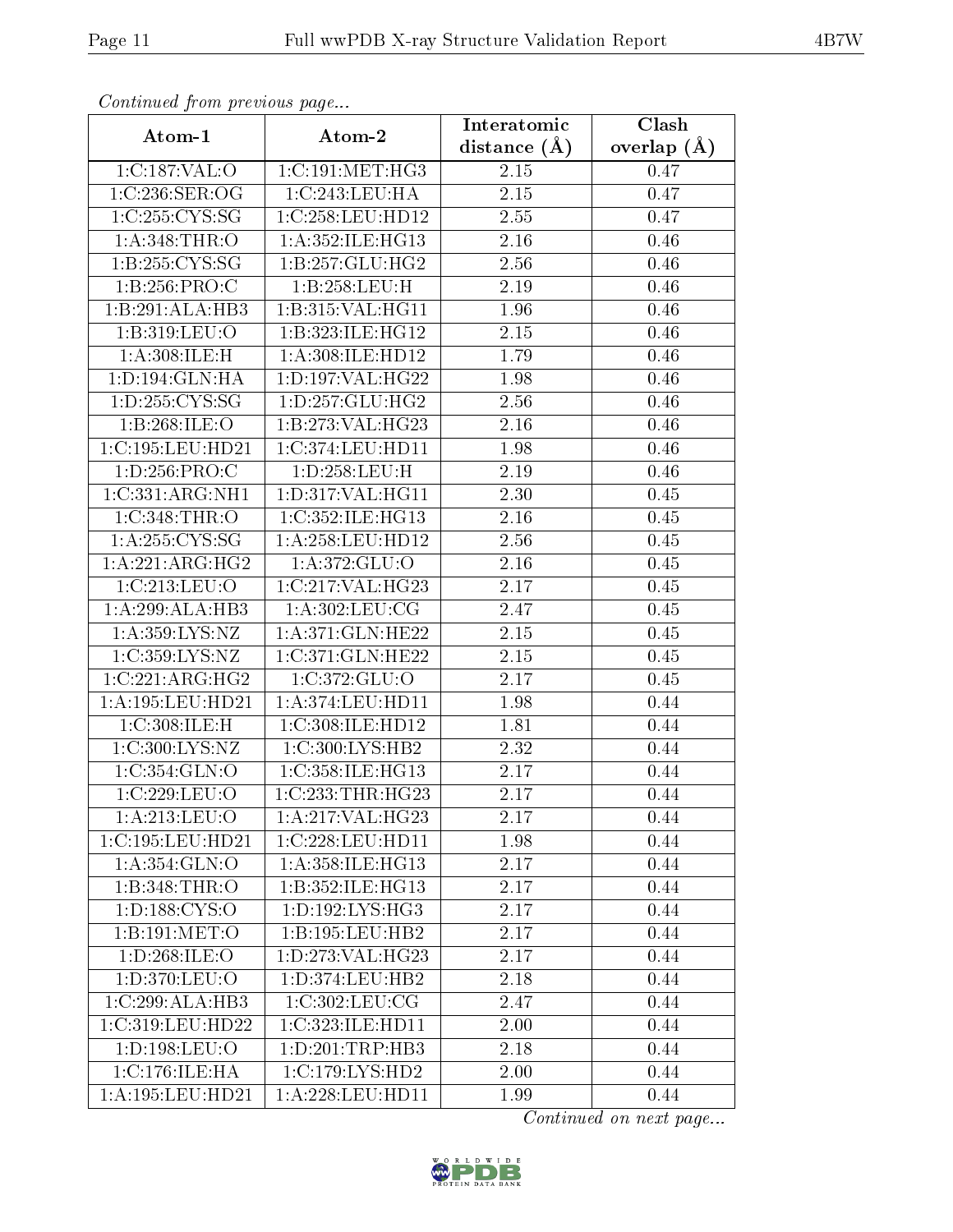| Continuation providus page           |                      | Interatomic    | Clash           |
|--------------------------------------|----------------------|----------------|-----------------|
| Atom-1                               | Atom-2               | distance $(A)$ | overlap $(\AA)$ |
| 1: A:300: LYS: NZ                    | 1: A:300: LYS: HB2   | 2.33           | 0.44            |
| 1:D:307:LYS:O                        | 1: D: 311: LEU: HG   | 2.18           | 0.44            |
| 1:A:176:ILE:HA                       | 1: A:179: LYS: HD2   | 2.00           | 0.43            |
| 1:A:264:VAL:O                        | 1: A:268: ILE: HG13  | 2.19           | 0.43            |
| 1:A:268:ILE:O                        | 1:A:273:VAL:HG23     | 2.18           | 0.43            |
| 1:B:370:LEU:O                        | 1:B:374:LEU:HB2      | 2.18           | 0.43            |
| 1:A:262:SER:O                        | 1:A:266:ILE:HG13     | 2.18           | 0.43            |
| 1: A:199: VAL:O                      | 1: A:203: LYS: HG3   | 2.18           | 0.43            |
| 1: B: 188: CYS:O                     | 1: B: 192: LYS: HG3  | 2.19           | 0.43            |
| 1:B:198:LEU:O                        | 1:B:201:TRP:HB3      | 2.19           | 0.43            |
| 1:B:307:LYS:O                        | 1:B:311:LEU:HG       | 2.19           | 0.43            |
| 1:C:319:LEU:O                        | 1:C:323:ILE:HG13     | 2.19           | 0.43            |
| 1:A:229:LEU:O                        | 1:A:233:THR:HG23     | 2.19           | 0.43            |
| 1:C:199:VAL:O                        | 1:C:203:LYS:HG3      | 2.18           | 0.43            |
| 1: D: 191: MET:O                     | 1: D: 195: LEU: HB2  | 2.19           | 0.43            |
| 1: A:319: LEU:O                      | 1: A: 323: ILE: HG13 | 2.19           | 0.43            |
| 1:D:348:THR:O                        | 1:D:352:ILE:HG13     | 2.19           | 0.43            |
| 1: A:255: CYS:SG                     | 1: A: 258: LEU: HB2  | 2.59           | 0.42            |
| 1: D:281: ILE: HG23                  | 1: D: 285: GLU: HB2  | 2.01           | 0.42            |
| 1: A:288:TYR:CD2                     | 1: A:319:LEU:HG      | 2.54           | 0.42            |
| 1:B:364:ALA:HB2                      | 1:D:360:LEU:HD21     | 2.01           | 0.42            |
| 1:C:262:SER:O                        | 1:C:266:ILE:HG13     | 2.19           | 0.42            |
| 1: A:342: PRO:HG3                    | 1:B:342:PRO:HG3      | 2.00           | 0.42            |
| 1:C:198:LEU:HD13                     | 1:C:198:LEU:O        | 2.19           | 0.42            |
| 1:B:289:LEU:O                        | 1:B:293:ILE:HG13     | 2.19           | 0.42            |
| 1:A:319:LEU:HD22                     | 1:A:323:ILE:HD11     | 2.00           | 0.42            |
| 1: D: 273: VAL: O                    | 1:D:277:GLN:HG3      | 2.20           | 0.42            |
| 1:C:268:ILE:O                        | 1:C:273:VAL:HG23     | 2.19           | 0.42            |
| $1: D: 218: \overline{\text{ALA}:O}$ | 1: D: 222: ALA: HB2  | 2.20           | 0.42            |
| 1:A:254:HIS:O                        | 1:A:256:PRO:HD3      | 2.20           | 0.41            |
| 1:B:218:ALA:O                        | 1:B:222:ALA:HB2      | 2.20           | 0.41            |
| 1:C:254:HIS:O                        | 1:C:256:PRO:HD3      | 2.21           | 0.41            |
| 1: A: 198: LEU: O                    | 1:A:198:LEU:HD13     | 2.19           | 0.41            |
| 1:B:276:PHE:CD2                      | 1:B:281:ILE:HD12     | 2.55           | 0.41            |
| 1:B:281:ILE:HG23                     | 1:B:285:GLU:HB2      | 2.03           | 0.41            |
| 1:B:369:LEU:O                        | 1: B: 373:MET:HG2    | 2.20           | 0.41            |
| 1:C:205:ILE:HG22                     | 1:C:208:PHE:H        | 1.84           | 0.41            |
| 1:D:369:LEU:O                        | 1: D: 373: MET:HG2   | 2.20           | 0.41            |
| 1: A:205: ILE:HG22                   | $1: A:208:$ PHE:H    | 1.84           | 0.41            |
| 1:C:264:VAL:O                        | 1:C:268:ILE:HG13     | 2.21           | 0.41            |
| 1:C:288:TYR:CD2                      | 1:C:319:LEU:HG       | 2.55           | 0.41            |

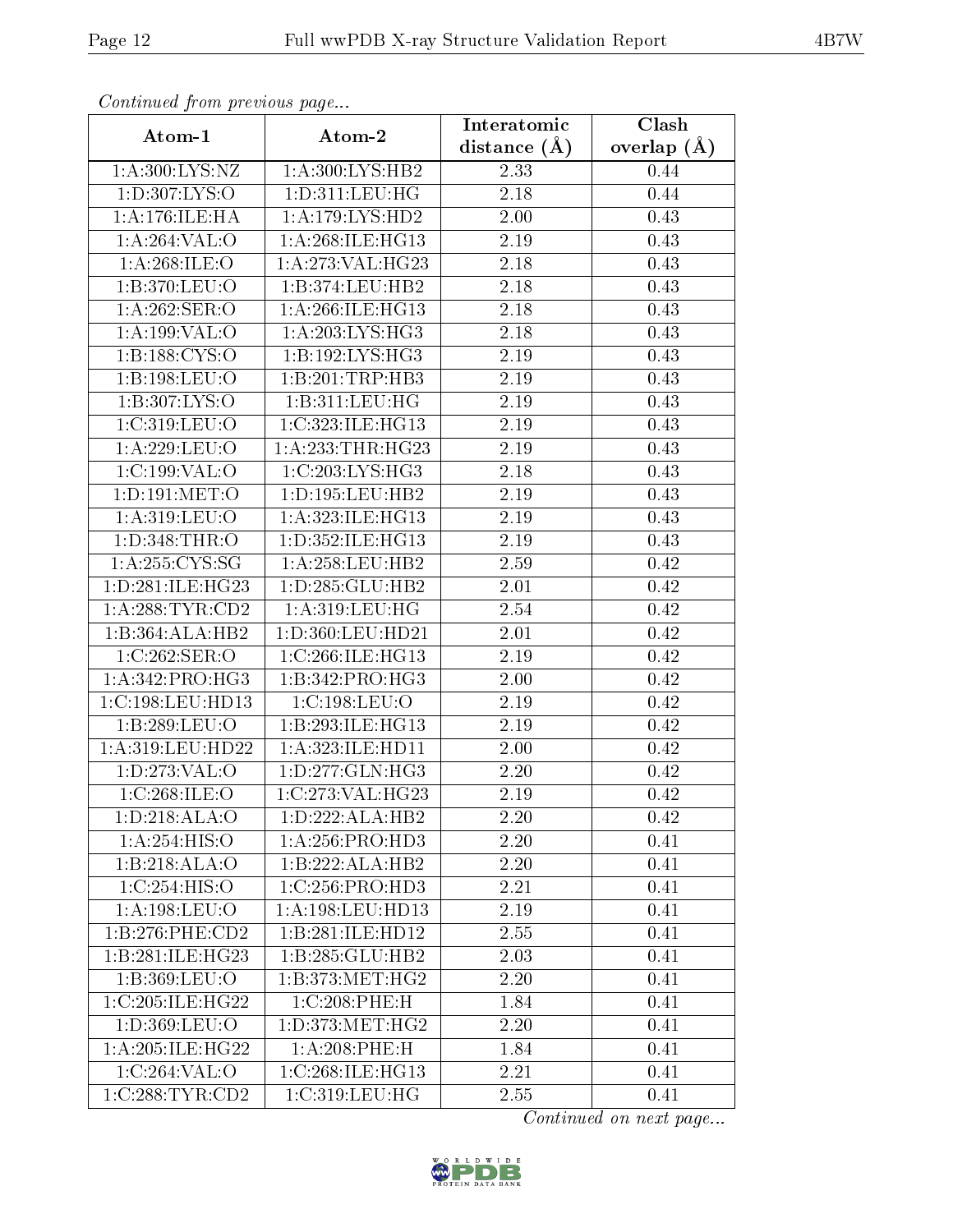| $\rm{Atom\text{-}1}$ | $\boldsymbol{\mathrm{Atom}\text{-}2}$ | Interatomic    | Clash         |
|----------------------|---------------------------------------|----------------|---------------|
|                      |                                       | distance $(A)$ | overlap $(A)$ |
| 1: A: 192: LYS: O    | 1: A: 196: LEU: HG                    | 2.20           | 0.41          |
| 1:B:244:LEU:CD1      | 1:B:248:ASP:HA                        | 2.51           | 0.41          |
| 1:B:338:LEU:C        | 1:B:340:LEU:H                         | 2.24           | 0.41          |
| 1:C:255:CYS:SG       | 1:C:258:LEU:HB2                       | 2.61           | 0.41          |
| 1:C:323:ILE:CG2      | 1:C:330:SER:HB2                       | 2.51           | 0.41          |
| 1:A:331:ARG:NH1      | 1:B:317:VAL:HG11                      | 2.35           | 0.40          |
| 1:C:339:LEU:HD21     | 1: D: 338: LEU: HD22                  | 2.02           | 0.40          |
| 1: D: 352: ILE: HG22 | 1: D: 356: GLN: NE2                   | 2.35           | 0.40          |
| 1:B:198:LEU:O        | 1:B:198:LEU:HD23                      | 2.21           | 0.40          |
| 1:C:298:ASP:OD1      | 1: D:271: GLU: HG2                    | 2.21           | 0.40          |
| 1:A:259:ALA:C        | 1: A:261: MET:H                       | 2.25           | 0.40          |
| 1:B:273:VAL:O        | 1:B:277:GLN:HG3                       | 2.21           | 0.40          |
| 1:C:245:LEU:HB2      | 1:C:248:ASP:O                         | 2.22           | 0.40          |
| 1:D:271:GLU:HB3      | 1:D:343:THR:HG21                      | 2.04           | 0.40          |
| 1:B:295:PHE:O        | 1:B:312:ARG:HB2                       | 2.21           | 0.40          |

There are no symmetry-related clashes.

## 5.3 Torsion angles (i)

#### 5.3.1 Protein backbone (i)

In the following table, the Percentiles column shows the percent Ramachandran outliers of the chain as a percentile score with respect to all X-ray entries followed by that with respect to entries of similar resolution.

The Analysed column shows the number of residues for which the backbone conformation was analysed, and the total number of residues.

| Mol | Chain   | Analysed        | Favoured    | Allowed     | Outliers  | Percentiles |
|-----|---------|-----------------|-------------|-------------|-----------|-------------|
|     | А       | $200/239(84\%)$ | 176 $(88%)$ | $23(12\%)$  | $1(0\%)$  | 29<br>67    |
|     | B       | 198/239(83%)    | $176(89\%)$ | $18(9\%)$   | $4(2\%)$  | 40          |
|     | $\rm C$ | $200/239(84\%)$ | $175(88\%)$ | 24 $(12\%)$ | $1(0\%)$  | 67<br>29    |
|     | D       | 198/239(83%)    | 177(89%)    | 17 $(9\%)$  | $4(2\%)$  | 40          |
| All | All     | 796/956 (83%)   | 704 (88%)   | $82(10\%)$  | $10(1\%)$ | 48<br>12    |

All (10) Ramachandran outliers are listed below:

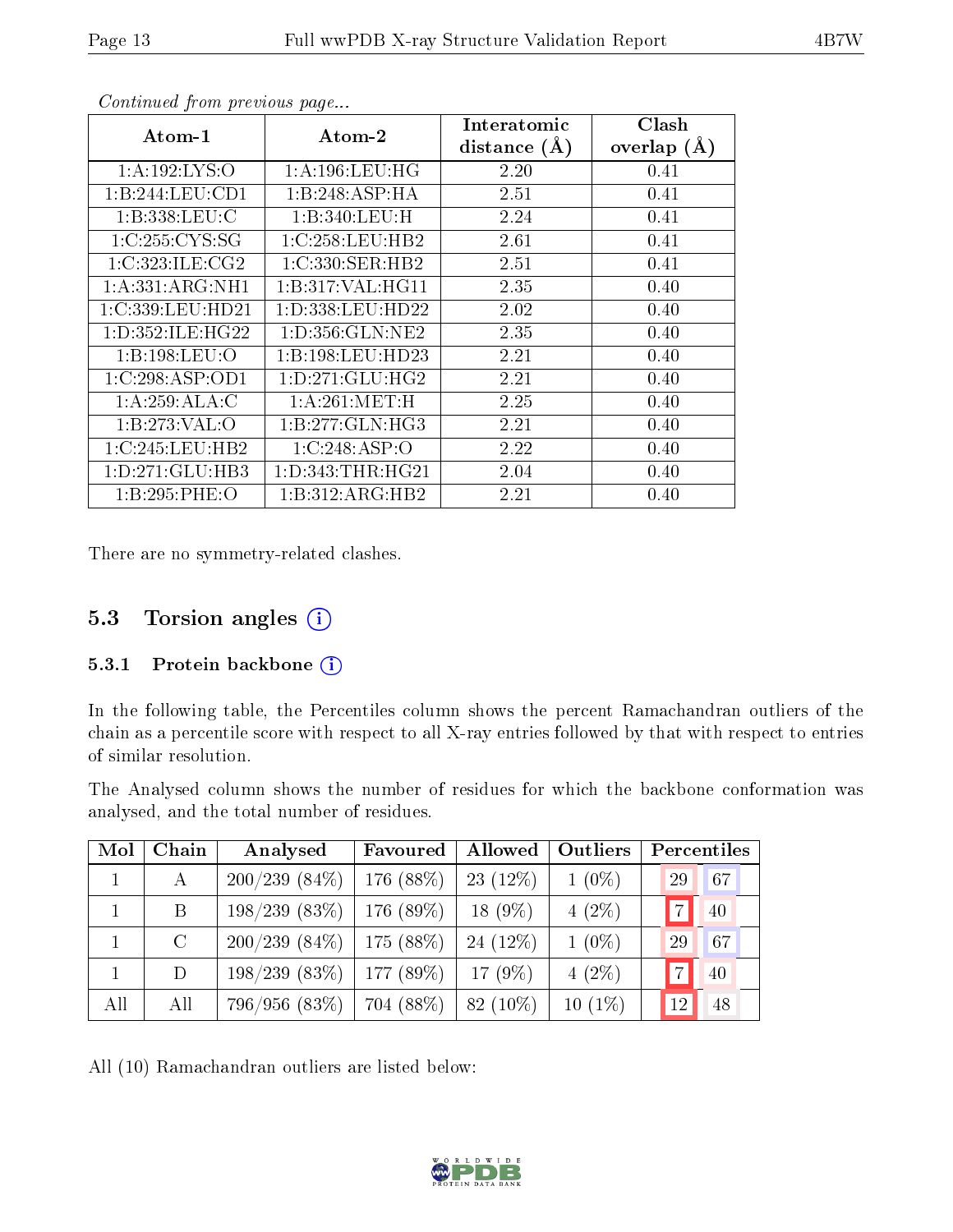| Mol          | Chain  | Res | Type        |
|--------------|--------|-----|-------------|
| $\mathbf{1}$ | В      | 330 | SER         |
| 1            | $\Box$ | 330 | SER         |
| 1            | В      | 363 | MET         |
| 1            | $\Box$ | 363 | MET         |
| 1            | В      | 180 | <b>LYS</b>  |
| 1            | D      | 180 | <b>LYS</b>  |
| 1            | A      | 326 | $\rm{ARG}$  |
| 1            | В      | 257 | GLU         |
| 1            | C      | 326 | ${\rm ARG}$ |
|              |        | 257 | GLU         |

#### 5.3.2 Protein sidechains (i)

In the following table, the Percentiles column shows the percent sidechain outliers of the chain as a percentile score with respect to all X-ray entries followed by that with respect to entries of similar resolution.

The Analysed column shows the number of residues for which the sidechain conformation was analysed, and the total number of residues.

| Mol          | Chain         | Analysed        | Rotameric | Outliers  | Percentiles |
|--------------|---------------|-----------------|-----------|-----------|-------------|
| $\mathbf{1}$ | A             | $179/209(86\%)$ | 175 (98%) | $4(2\%)$  | 71<br>52    |
|              | B             | $177/209$ (85%) | 172 (97%) | 5(3%)     | 65<br>43    |
|              | $\mathcal{C}$ | $179/209(86\%)$ | 175 (98%) | $4(2\%)$  | 71<br>52    |
|              | D             | $177/209$ (85%) | 172 (97%) | 5(3%)     | 65<br>43    |
| All          | All           | $712/836$ (85%) | 694 (98%) | $18(2\%)$ | 68<br>47    |

All (18) residues with a non-rotameric sidechain are listed below:

| Mol          | Chain | $\operatorname{Res}% \left( \mathcal{N}\right) \equiv\operatorname{Res}(\mathcal{N}_{0})\cap\mathcal{N}_{1}$ | Type                 |
|--------------|-------|--------------------------------------------------------------------------------------------------------------|----------------------|
| 1            | А     | 215                                                                                                          | ASP                  |
| 1            | А     | 316                                                                                                          | <b>GLN</b>           |
| 1            | А     | 319                                                                                                          | LEU                  |
| 1            | А     | 326                                                                                                          | ARG                  |
| 1            | В     | 230                                                                                                          | LEU                  |
| 1            | В     | 248                                                                                                          | ASP                  |
| 1            | В     | 257                                                                                                          | $\operatorname{GLU}$ |
| 1            | В     | 309                                                                                                          | <b>LYS</b>           |
| $\mathbf{1}$ | В     | 316                                                                                                          | GLN                  |
| 1            | С     | 215                                                                                                          | ASP                  |
| 1            | С     | 316                                                                                                          | <b>GLN</b>           |
|              | C     | 319                                                                                                          | LEU                  |

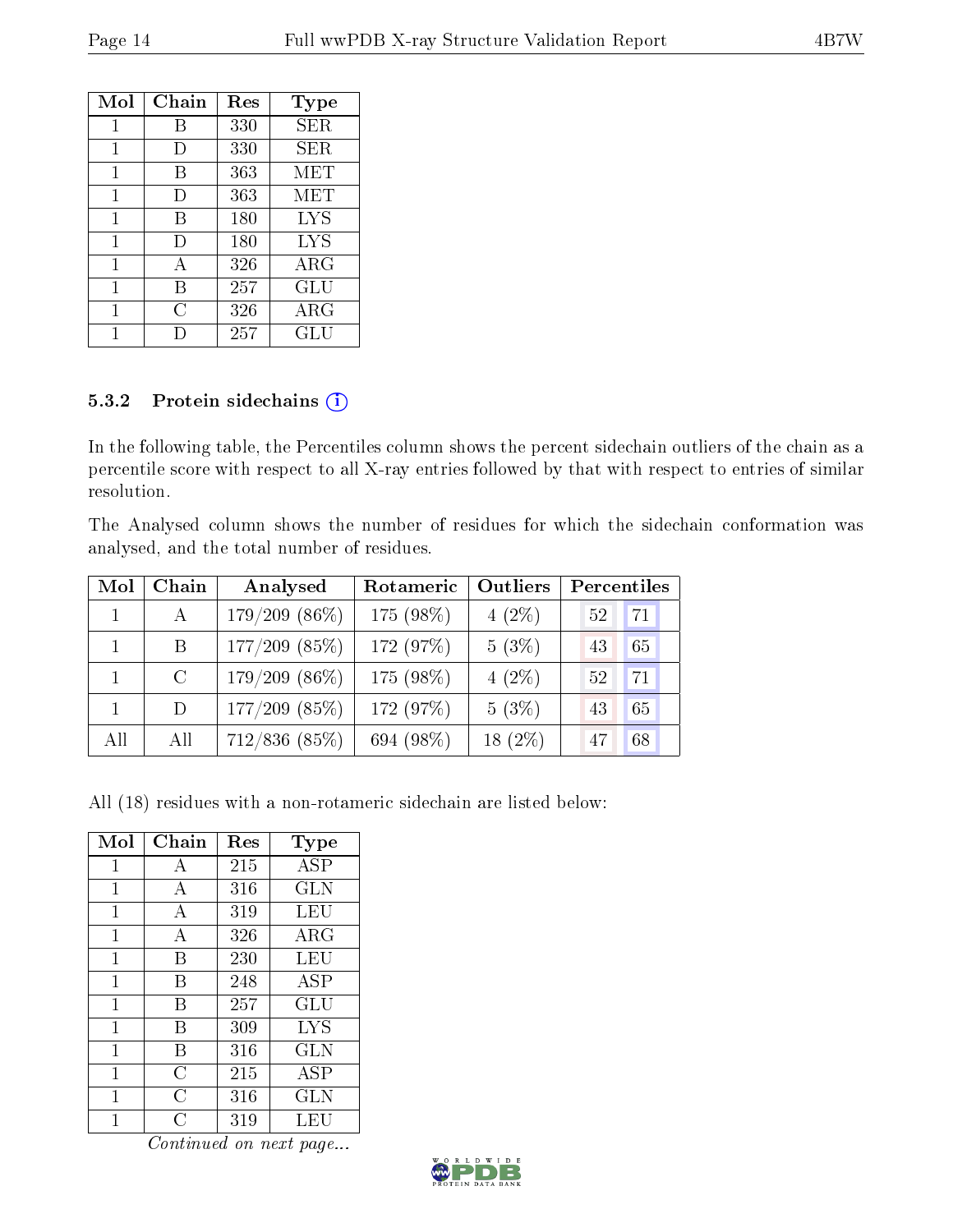Continued from previous page...

| Mol | Chain  | Res | <b>Type</b> |
|-----|--------|-----|-------------|
|     | C      | 326 | ARG         |
|     | I)     | 230 | LEU         |
|     |        | 248 | <b>ASP</b>  |
|     | $\Box$ | 257 | GLU         |
|     | I)     | 309 | <b>LYS</b>  |
|     |        | 316 | GLN         |

Some sidechains can be flipped to improve hydrogen bonding and reduce clashes. All (20) such sidechains are listed below:

| Mol            | Chain                   | Res | Type                      |
|----------------|-------------------------|-----|---------------------------|
| $\mathbf{1}$   | $\boldsymbol{A}$        | 277 | <b>GLN</b>                |
| $\mathbf{1}$   | $\overline{A}$          | 284 | <b>ASN</b>                |
| $\mathbf{1}$   | $\overline{A}$          | 324 | $\overline{\mathrm{ASN}}$ |
| $\overline{1}$ | $\overline{\rm A}$      | 350 | GLN                       |
| $\mathbf{1}$   | $\overline{\rm A}$      | 356 | <b>GLN</b>                |
| $\overline{1}$ | $\overline{\mathrm{B}}$ | 227 | <b>HIS</b>                |
| $\mathbf{1}$   | $\overline{\mathrm{B}}$ | 277 | $\overline{\text{GLN}}$   |
| $\overline{1}$ | $\overline{\mathrm{B}}$ | 354 | <b>GLN</b>                |
| $\overline{1}$ | $\overline{\mathbf{B}}$ | 356 | $\overline{\text{GLN}}$   |
| $\overline{1}$ | $\overline{C}$          | 277 | <b>GLN</b>                |
| $\overline{1}$ | $\overline{\rm C}$      | 284 | <b>ASN</b>                |
| $\overline{1}$ | $\overline{C}$          | 324 | <b>ASN</b>                |
| $\overline{1}$ | $\overline{C}$          | 350 | $\overline{\text{GLN}}$   |
| $\overline{1}$ | $\overline{C}$          | 356 | <b>GLN</b>                |
| $\overline{1}$ | $\overline{\rm C}$      | 371 | $\overline{\text{GLN}}$   |
| $\mathbf{1}$   | $\overline{D}$          | 227 | <b>HIS</b>                |
| $\mathbf{1}$   | $\overline{\rm D}$      | 277 | <b>GLN</b>                |
| $\mathbf{1}$   | $\overline{D}$          | 345 | $\overline{\text{GLN}}$   |
| $\mathbf{1}$   | $\bar{\rm D}$           | 354 | <b>GLN</b>                |
| $\overline{1}$ | $\overline{D}$          | 356 | $_{\rm GLN}$              |

### 5.3.3 RNA (1)

There are no RNA molecules in this entry.

## 5.4 Non-standard residues in protein, DNA, RNA chains (i)

There are no non-standard protein/DNA/RNA residues in this entry.

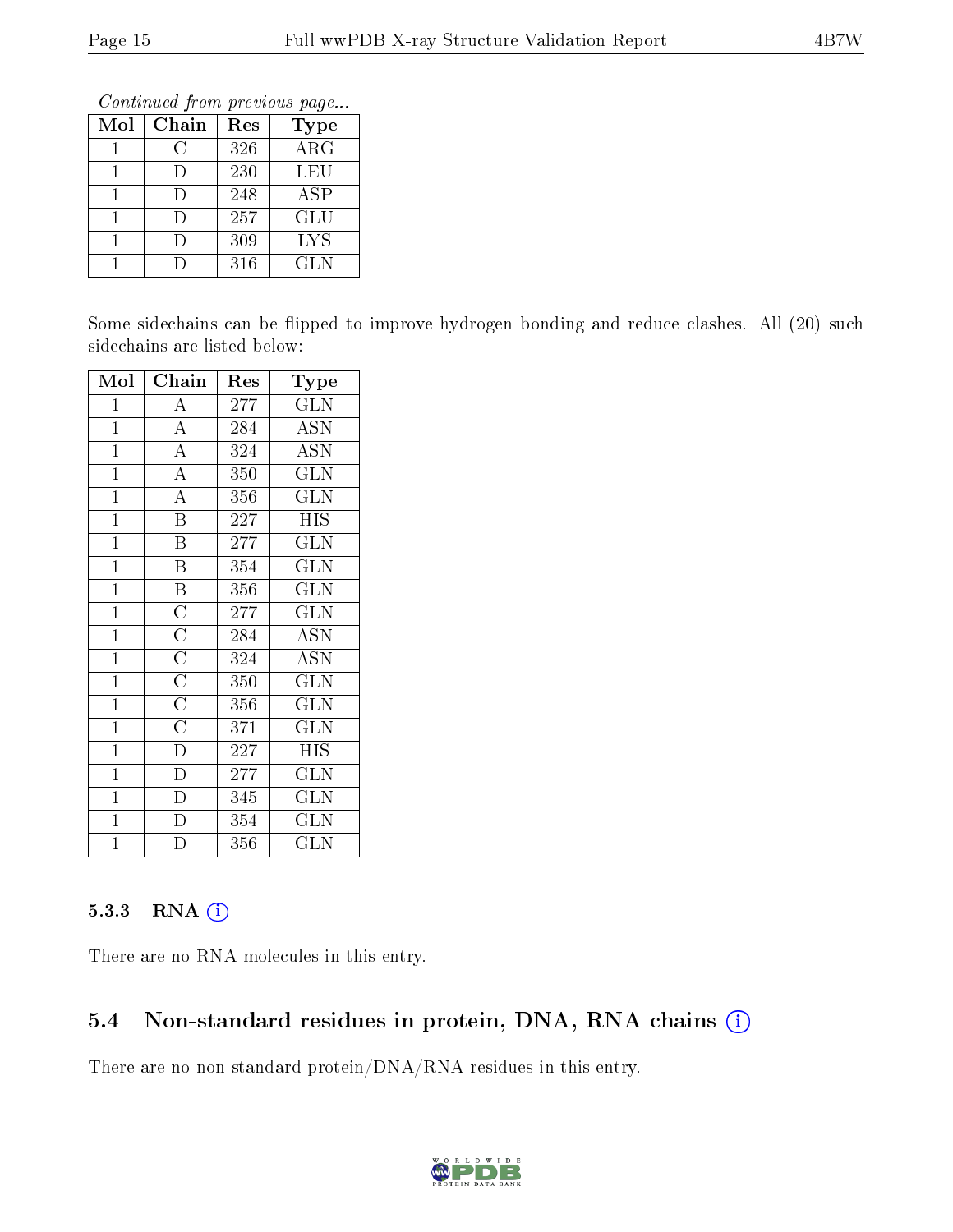#### 5.5 Carbohydrates  $(i)$

There are no carbohydrates in this entry.

## 5.6 Ligand geometry  $(i)$

There are no ligands in this entry.

## 5.7 [O](https://www.wwpdb.org/validation/2017/XrayValidationReportHelp#nonstandard_residues_and_ligands)ther polymers  $(i)$

There are no such residues in this entry.

### 5.8 Polymer linkage issues  $(i)$

There are no chain breaks in this entry.

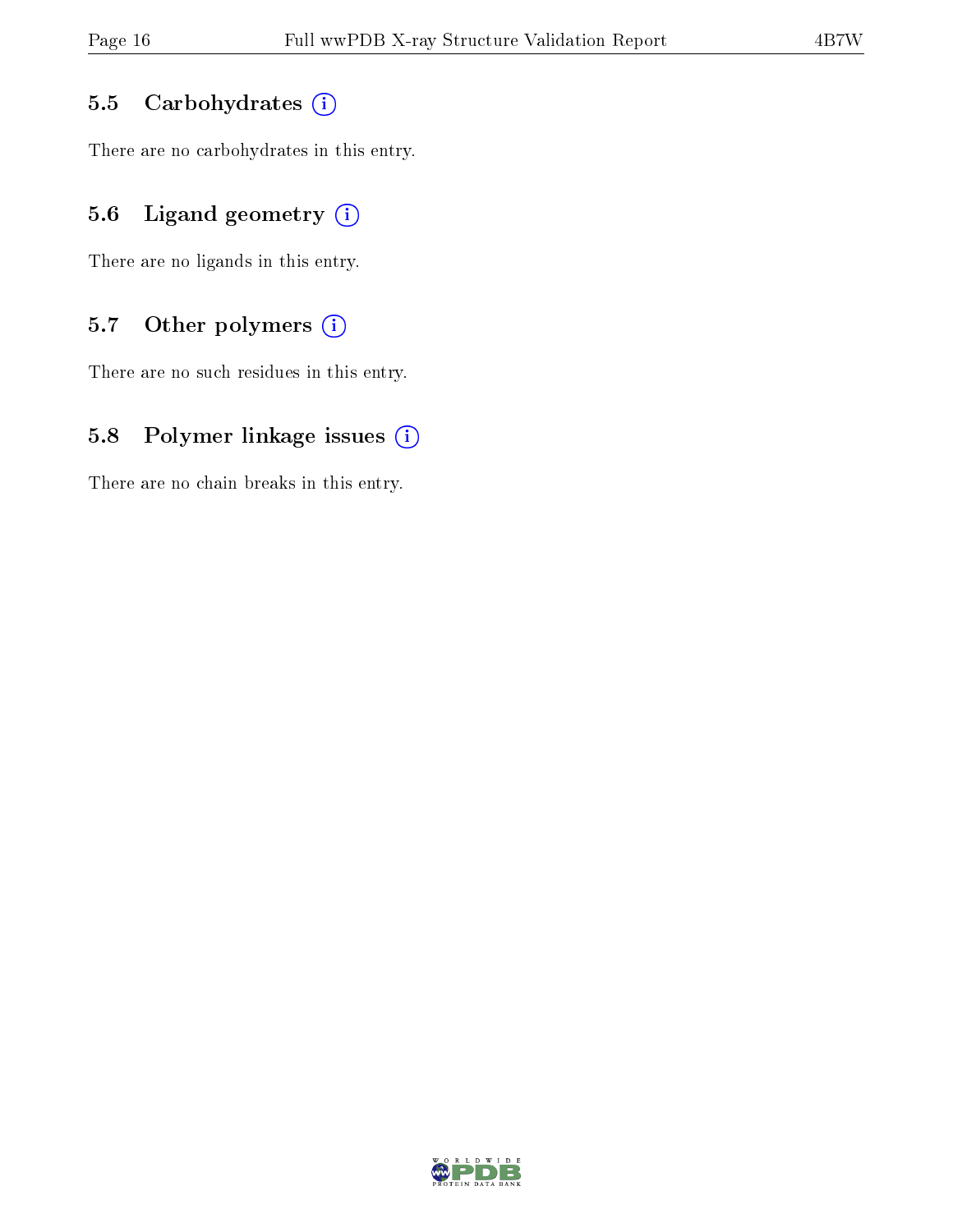## 6 Fit of model and data  $(i)$

## 6.1 Protein, DNA and RNA chains  $(i)$

In the following table, the column labelled  $#RSRZ> 2'$  contains the number (and percentage) of RSRZ outliers, followed by percent RSRZ outliers for the chain as percentile scores relative to all X-ray entries and entries of similar resolution. The OWAB column contains the minimum, median,  $95<sup>th</sup>$  percentile and maximum values of the occupancy-weighted average B-factor per residue. The column labelled ' $Q< 0.9$ ' lists the number of (and percentage) of residues with an average occupancy less than 0.9.

| Mol | Chain | Analysed           | ${ <\hspace{-1.5pt}{\mathrm{RSRZ}} \hspace{-1.5pt}>}$ | $\rm \#RSRZ{>}2$                     | $OWAB(A^2)$        | Q <sub>0.9</sub> |
|-----|-------|--------------------|-------------------------------------------------------|--------------------------------------|--------------------|------------------|
|     | А     | $202/239(84\%)$    | $-0.32$                                               | $\vert$ 100 $\vert$<br>$\vert$ 100   | 81, 158, 228, 285  |                  |
|     | B     | 200/239(83%)       | $-0.45$                                               | $\vert$ 100 $\vert$<br>$ 100\rangle$ | 53, 134, 205, 267  |                  |
|     |       | $202/239(84\%)$    | 0.12                                                  | 33<br>27<br>$9(4\%)$                 | 135, 204, 262, 306 |                  |
|     | D     | 200/239(83%)       | $-0.13$                                               | $1(0\%)$<br>85<br>$\sqrt{91}$        | 134, 210, 254, 286 |                  |
| All | All   | $804/956$ $(84\%)$ | $-0.19$                                               | $10(1\%)$<br>79<br>70                | 53, 184, 252, 306  |                  |

All (10) RSRZ outliers are listed below:

| Mol | Chain | $\operatorname{Res}$ | <b>Type</b> | <b>RSRZ</b> |
|-----|-------|----------------------|-------------|-------------|
| 1   | С     | 179                  | LYS         | 3.9         |
| 1   | C     | 290                  | LYS         | 3.7         |
| 1   | C     | 291                  | ALA         | 3.0         |
| 1   | C     | 327                  | GLN         | 2.6         |
| 1   | C     | 286                  | TYR         | 2.5         |
| 1   | C     | 338                  | LEU         | 2.4         |
| 1   | С     | 260                  | GLU         | 2.3         |
| 1   | C     | 292                  | ILE         | 2.3         |
| 1   | C     | 337                  | LEU         | 2.1         |
| 1   |       | 289                  | LEU         | 2.1         |

## 6.2 Non-standard residues in protein, DNA, RNA chains  $(i)$

There are no non-standard protein/DNA/RNA residues in this entry.

### 6.3 Carbohydrates  $(i)$

There are no carbohydrates in this entry.